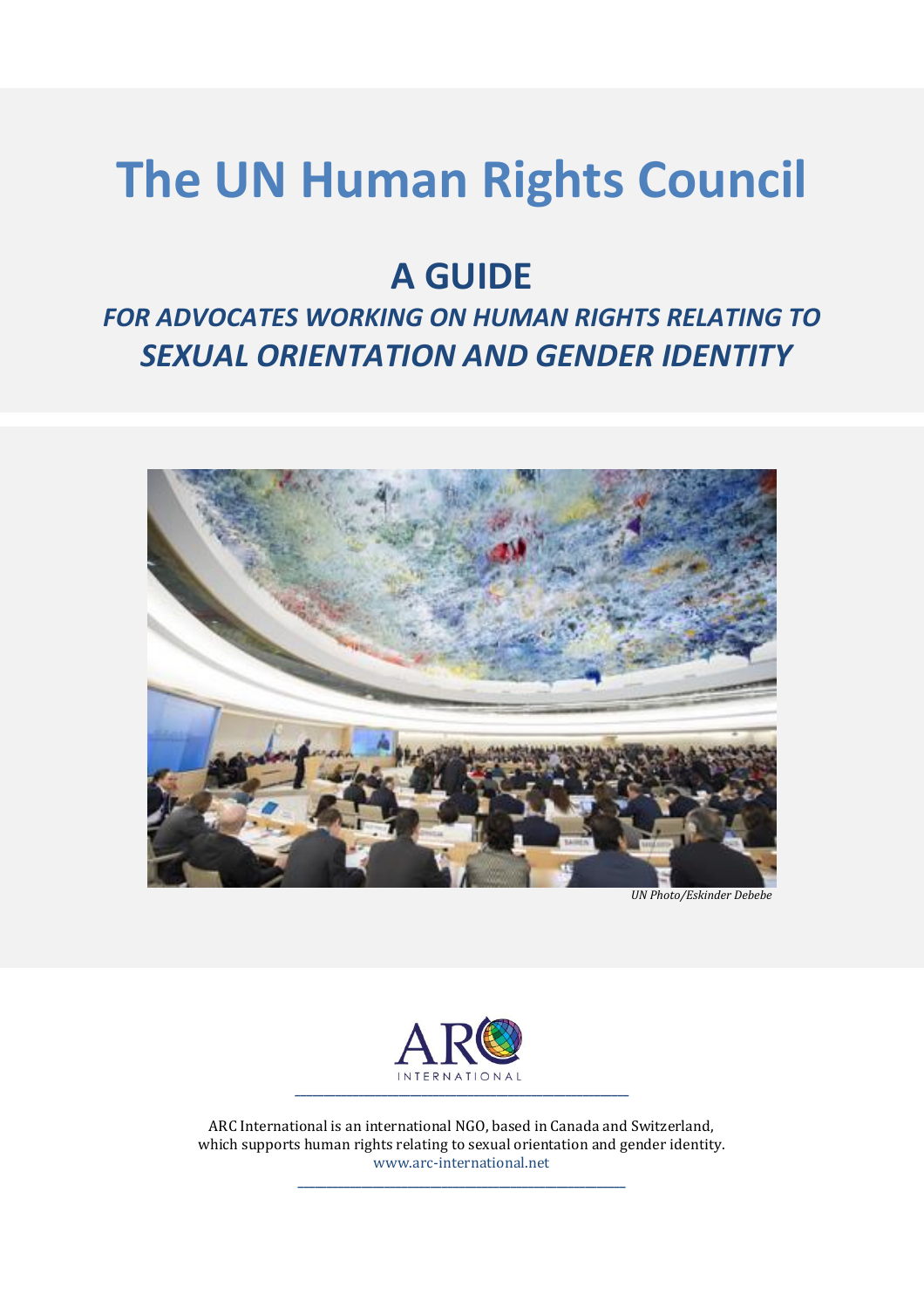# **Overview**

The UN Human Rights Council (HRC) is the main intergovernmental forum for dealing with human rights issues. This guide aims to explain the work of this institution and to outline the opportunities available for non-governmental organizations (NGOs) and other advocates working on sexual orientation and gender identity issues to make use of it in their work.

The HRC, and its predecessor the Commission on Human Rights, have been the site of important progress for the community of activists working to protect the rights of lesbian, gay, bisexual, transgender and intersex (LGBTI) people. Some of its independent experts have been prominent in upholding the basic principle that human rights are universal and apply to everyone. They have also worked to protect individuals and groups whose human rights are violated because of their sexual orientation or gender identity. Many States have spoken up in support of this work, and to re-affirm their shared responsibility to protect the human rights of all their citizens, including through joint statements and resolutions on human rights, sexual orientation and gender identity.

At the same time, however, these assertions of universality are not matched by the situation of LGBTI people around the world, and have been confronted by the active refusal of some States to live up to their commitments. The testimony and expertise of NGOs working on sexual orientation and gender identity is therefore crucial and this guide aims to assist and strengthen that work by presenting clear and practical information on what can seem a complex and confusing institution.

# **I. What is the Human Rights Council?**

#### **Introduction**

The Human Rights Council is the UN's premier intergovernmental forum for discussing and addressing human rights issues. It was established by resolution  $60/251$  of the General Assembly to replace the Commission on Human Rights (see box on p.4), and met for the first time in June 2006.

The HRC is tasked with working on the full range of human rights issues, including addressing situations of particular concern, coordinating the work of the UN human rights system and drafting new human rights standards. For the most part, the HRC operates by passing resolutions or making decisions, but, as later sections of this Guide will outline, it also possesses a number of tools and mechanisms to be used in its work, including a system of independent experts, the capacity to consider complaints of human rights violations, and a mechanism for reviewing the human rights situation in all States.

The HRC meets in Geneva, Switzerland, for a minimum of ten weeks a year. Its work is supported by a secretariat within the Office of the High Commissioner for Human Rights (OHCHR), and it reports directly to the General Assembly.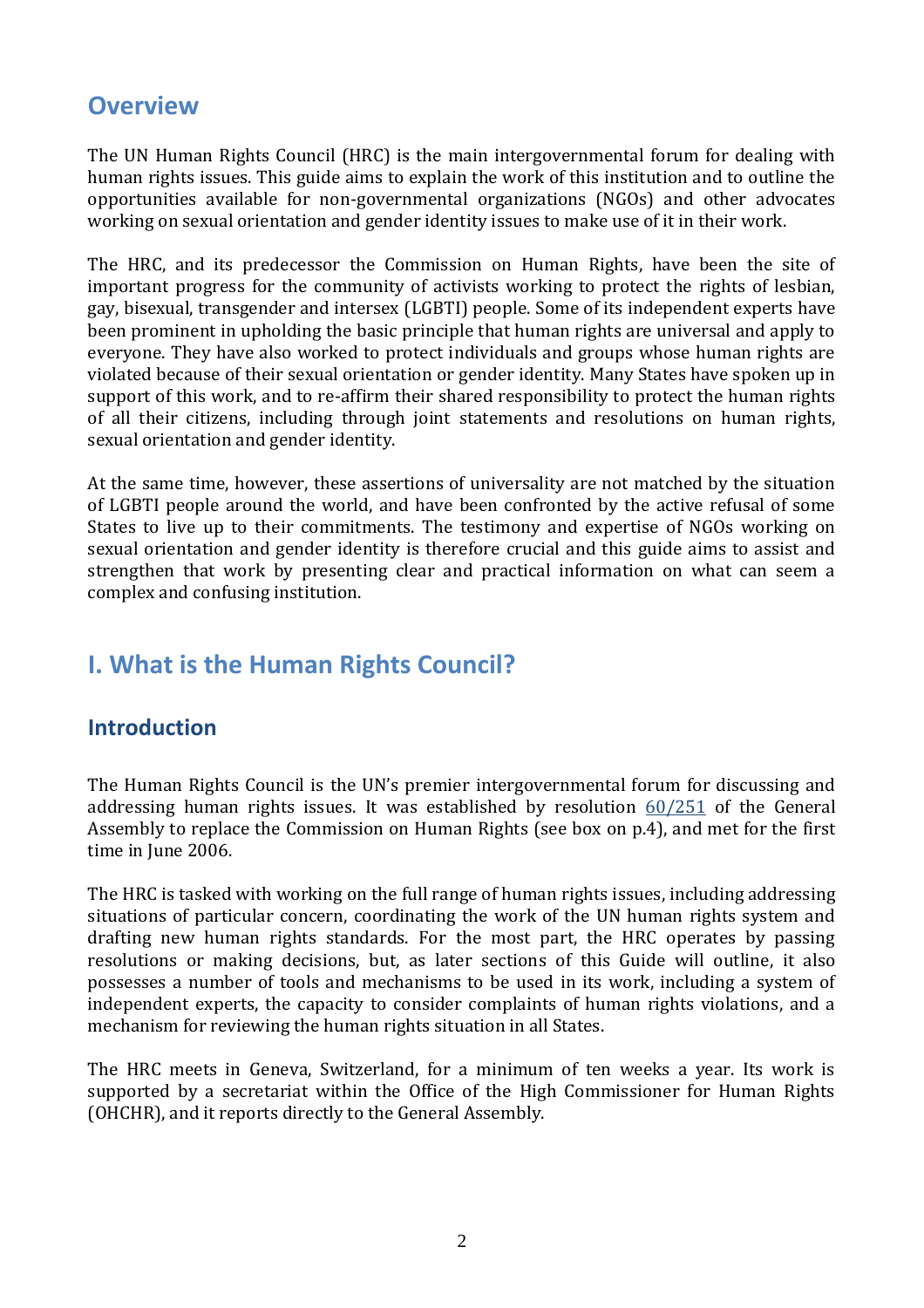#### **Who are the members of the Human Rights Council?**

The HRC is made up of forty-seven member States elected by the General Assembly for threeyear terms. States require support from an absolute majority of their peers in the General Assembly, and may not be immediately re-elected after having served two consecutive terms, which prevents de-facto permanent membership. The forty-seven seats are distributed amongst the UN's five regional groups as follows:

- 1. African States: 13 seats
- 2. Asian and Pacific States: 13 seats
- 3. Latin American and Caribbean States: 8 seats
- 4. Western European and other States: 7 seats
- 5. Eastern European States: 6 seats

States are supposed to take account of candidate countries' human rights records when casting votes for membership of the HRC, and candidate States may make voluntary commitments and pledges as part of their campaign for election. The General Assembly is also empowered to suspend, by a two-thirds majority, the HRC membership of a State that commits gross and systematic violations of human rights.

The current membership of the HRC can be seen [here.](http://www2.ohchr.org/english/bodies/hrcouncil/membership.htm)

#### **Commission to Council**

The HRC's precursor, the Commission on Human Rights, was established in 1946 and assigned the task of drawing up the Universal Declaration of Human Rights and subsequent international standards. Over the next sixty years, its workload expanded to deal with human rights violations in specific countries, as well as with emerging human rights questions. By contrast with the HRC, the Commission met only once a year for a six-week session.

For most of its lifetime the Commission did not deal with sexual orientation and gender identity issues. Since the late 1990s, however, the system of independent experts that it created, the Special Procedures, began to address such questions in an active manner. Following on this progress, Brazil initiated a resolution on sexual orientation at the 2003 session of the Commission. This proposal met, however, with high levels of hostility from conservative States and was postponed to 2004 before being withdrawn.

The replacement of the Commission by the HRC was the product of a number of concerns about the membership and work of the Commission in its last years. In particular it was felt by some that the Commission had become too politicised and selective, focusing only on certain countries, while allowing more politically influential States to escape scrutiny. At the same time, some Western States and human rights groups argued that the Commission was discredited because States were using membership to protect themselves from scrutiny rather than to protect human rights.

#### **How is the work of the Council organised?**

The HRC meets at least three times a year for a minimum of ten weeks. These sessions are usually held in September, March and June, though the Council can meet at other times. The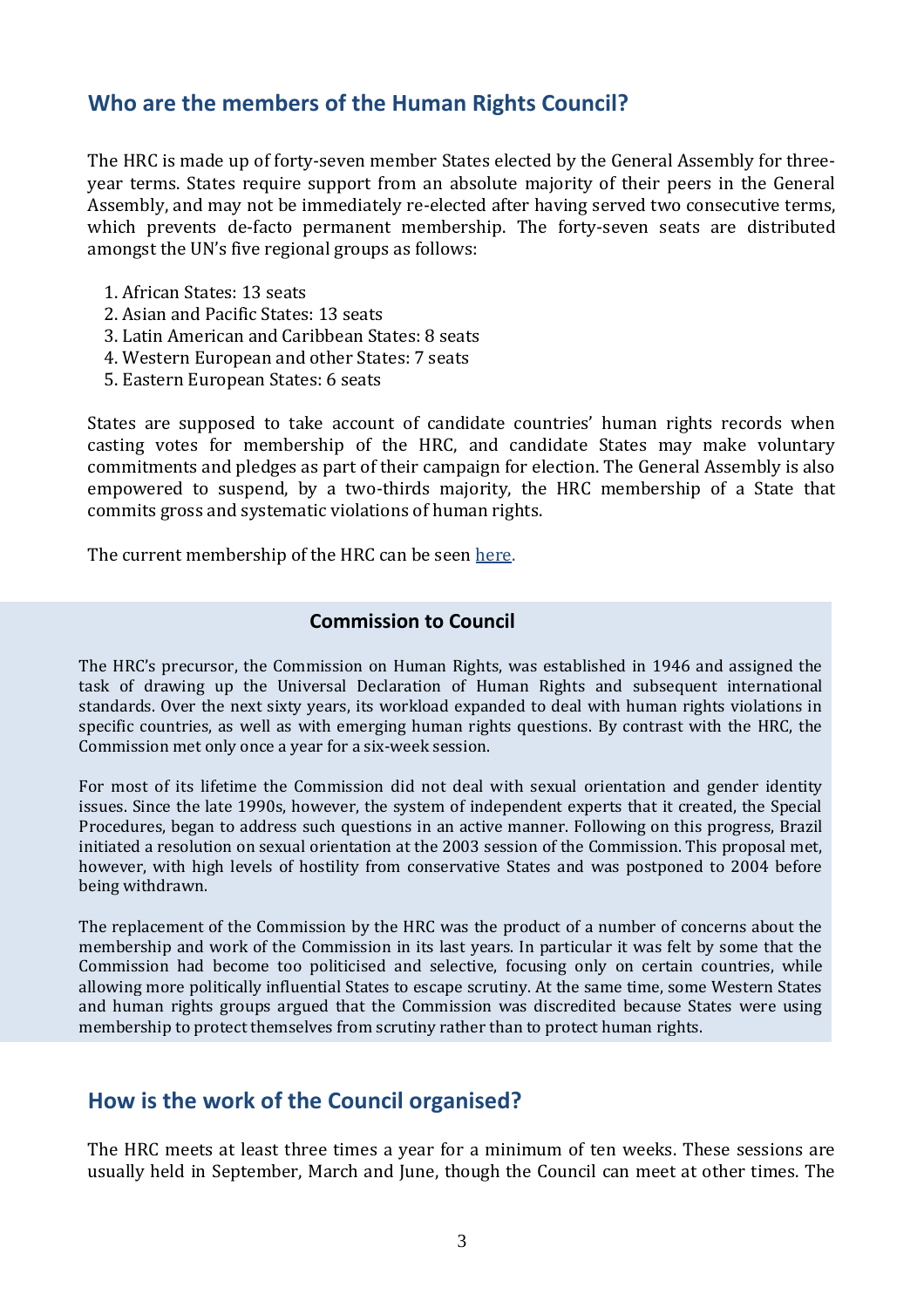March meeting is usually the longest meeting of the year and begins with a High Level Segment at which visiting ministers and dignitaries address the Council.

The work of the Council is defined by an agenda of ten items (see box below). Within each item a number of different debates may be entailed including dialogues with the experts working on that issue (once a year with each expert), and 'general debates' where any related topics can be brought up (at each session). At the start of each year, an [annual programme of](http://arc-international.net/wp-content/uploads/2015/01/APW-2015-English-as-of-9-January-2014-extranet.doc)  [work](http://arc-international.net/wp-content/uploads/2015/01/APW-2015-English-as-of-9-January-2014-extranet.doc) is drawn up which provides some notion of which subject will be discussed at each session. As the session draws nearer a detailed programme of work will be made available on the HRC's [webpage.](http://www.ohchr.org/EN/HRBodies/HRC/Pages/HRCIndex.aspx)

#### **Agenda**

| Item 1.     | Organizational and procedural matters                                                 |
|-------------|---------------------------------------------------------------------------------------|
| Item 2.     | Annual report of the United Nations High Commissioner for Human Rights and reports of |
|             | the Office of the High Commissioner and the Secretary-General                         |
| Item 3.     | Promotion and protection of all human rights, civil, political, economic, social and  |
|             | cultural rights, including the right to development                                   |
| Item 4.     | Human rights situations that require the Council's attention                          |
| Item 5.     | Human rights bodies and mechanisms                                                    |
| Item 6.     | Universal Periodic Review                                                             |
| Item 7.     | Human rights situation in Palestine and other occupied Arab territories               |
| Item 8.     | Follow-up and implementation of the Vienna Declaration and Programme of Action        |
| Item 9.     | Racism, racial discrimination, xenophobia and related forms of intolerance, follow-up |
|             | and implementation of the Durban Declaration and Programme of Action                  |
| Item $10$ . | Technical assistance and capacity-building                                            |

Though most of these items provide opportunities for discussion of issues related to sexual orientation and gender identity, it is worth paying particular attention to a number of them which have been particularly useful in the past.

As its title suggests Item 3 encompasses the full range of human rights. This item allows for discussion of the relationship between various human rights issues and sexual orientation and gender identity, as well as for more general debate on the subject.

Item 8, which is devoted to follow-up to the World Conference on Human Rights, has often been used to draw attention to the need for the principle of universality, which is a key element of the Vienna Declaration, to be upheld by protecting the rights of LGBTI people.

Two other key items are Item 2 and Item 4. The former is for dialogue with the High Commissioner for Human Rights who has in the past been very active in upholding the principle of universality, while the latter allows for concerns about specific countries or situations to be raised.

In addition, a lot of the Council's organizational information is available on the [HRC Extranet](http://www.ohchr.org/EN/HRBodies/HRC/Pages/HRCRegistration.aspx) which can be accessed with the following username and password:

Username: HRC extranet Password: 1session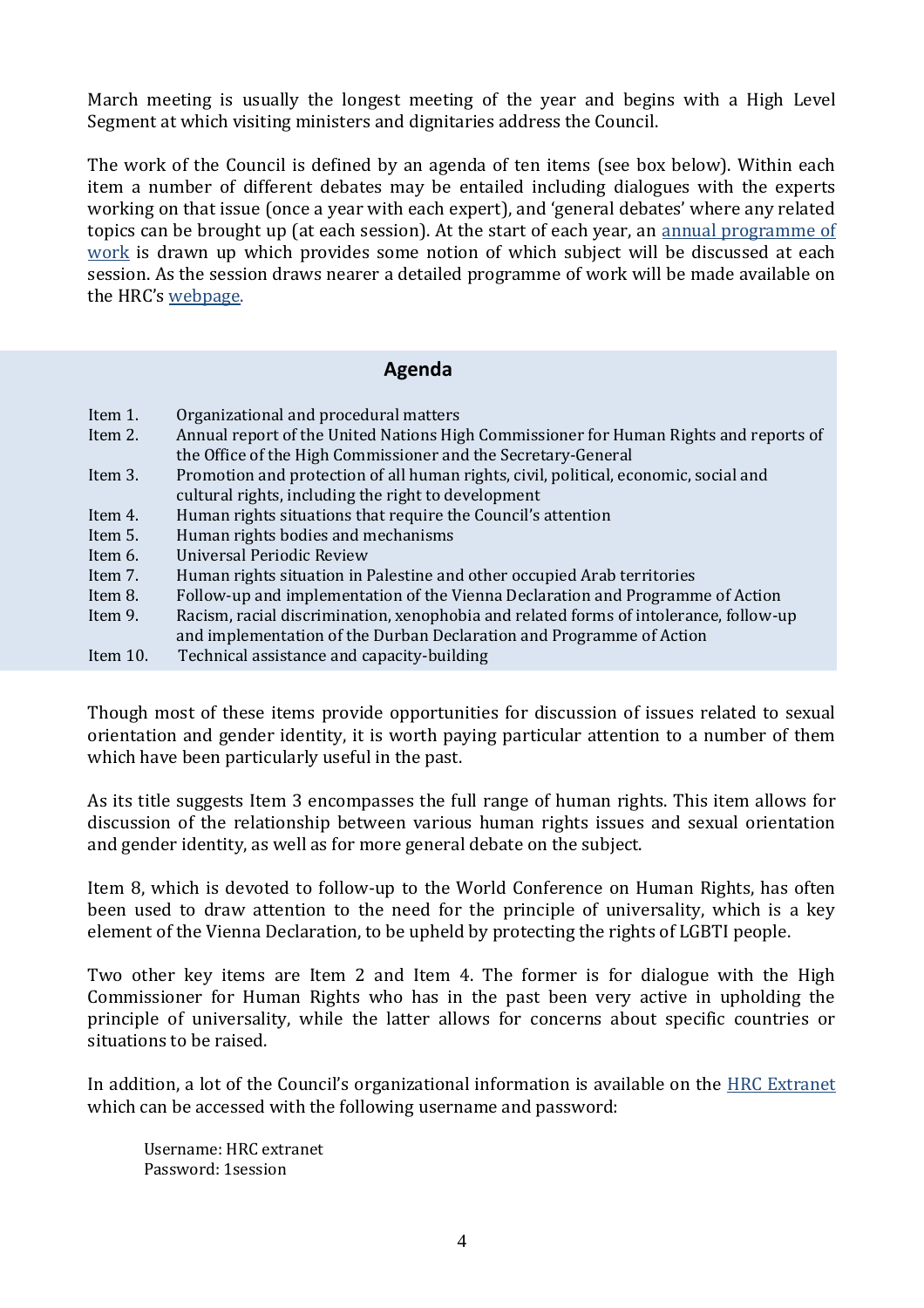Both the main HRC webpage and the extranet are regularly updated, including during sessions, and they are consequently very useful resources for NGOs working with the Council.

# **Why does the Human Rights Council matter to advocates working on sexual orientation and gender identity issues?**

The HRC is important for the community of activists working on sexual orientation and gender identity because it provides the opportunity to confront the many violations of the rights of LGBTI people taking place around the world, and because it is a focal point for making progress towards recognition of those rights.

Violations of the rights of LGBTI people are distressingly commonplace in all regions of the globe. These include torture, disappearances, denials of freedom of expression and assembly, denial of refugee or asylum claims, and discrimination in access to health care, employment, education and housing. Moreover, over eighty States and territories continue to impose criminal sanctions against consensual same-sex relations, with seven States maintaining the death penalty.

In this context the mechanisms of the HRC provide a valuable tool to focus attention and to bring pressure to bear on governments. In its early years of work, the Council and its mechanisms have worked on violations of the human rights of LGBTI people including killings, torture, sexual violence and discrimination in access to public services.

Bringing testimonies and information to the HRC is, however, also part of a larger movement pushing for the recognition and protection of the rights of LGBTI people. The HRC, as the UN's main intergovernmental human rights body, provides an opportunity to lobby and educate governments and to pressure them to live up to their promises of universal human rights.

Questions of sexual orientation and gender identity are controversial at the HRC because of the active hostility of certain States to the very notion that universal rights apply to LGBTI people. The difficulties that this can raise were made plain by the, ultimately unsuccessful, attempt of the Brazilian delegation to have a resolution on rights and sexual orientation adopted by the then Commission on Human Rights in 2004. Nevertheless, the attempt provided useful visibility to the issue and has been followed in subsequent years by encouraging statements, led by New Zealand, Norway and Colombia, on the part of a growing number of States in support of the rights of LGBTI people.

The last few years since 2011 have seen particular progress in the recognition of LGBT rights through the adoption by the HRC of two resolutions on human rights, sexual orientation and gender identity. The first resolution  $(A/HRC/RES/17/19)$ , presented by South Africa along with Brazil and 39 additional co-sponsors from all regions of the world, was passed by a vote of 23 in favour, 19 against, and 3 abstentions. The resolution requested the High Commissioner for Human Rights to prepare a study on violence and discrimination on the basis of sexual orientation and gender identity, and called for a panel discussion to be held at the Human Rights Council to discuss the findings of the study in a constructive and transparent manner, and to consider appropriate follow-up.

The second resolution  $(A/HRC/RES/27/32)$  was adopted by the HRC in September 2014. Tabled by Chile, Uruguay, Brazil and Colombia, with 42 additional co-sponsors, the resolution asks the High Commissioner for Human Rights to update the 2012 study on violence and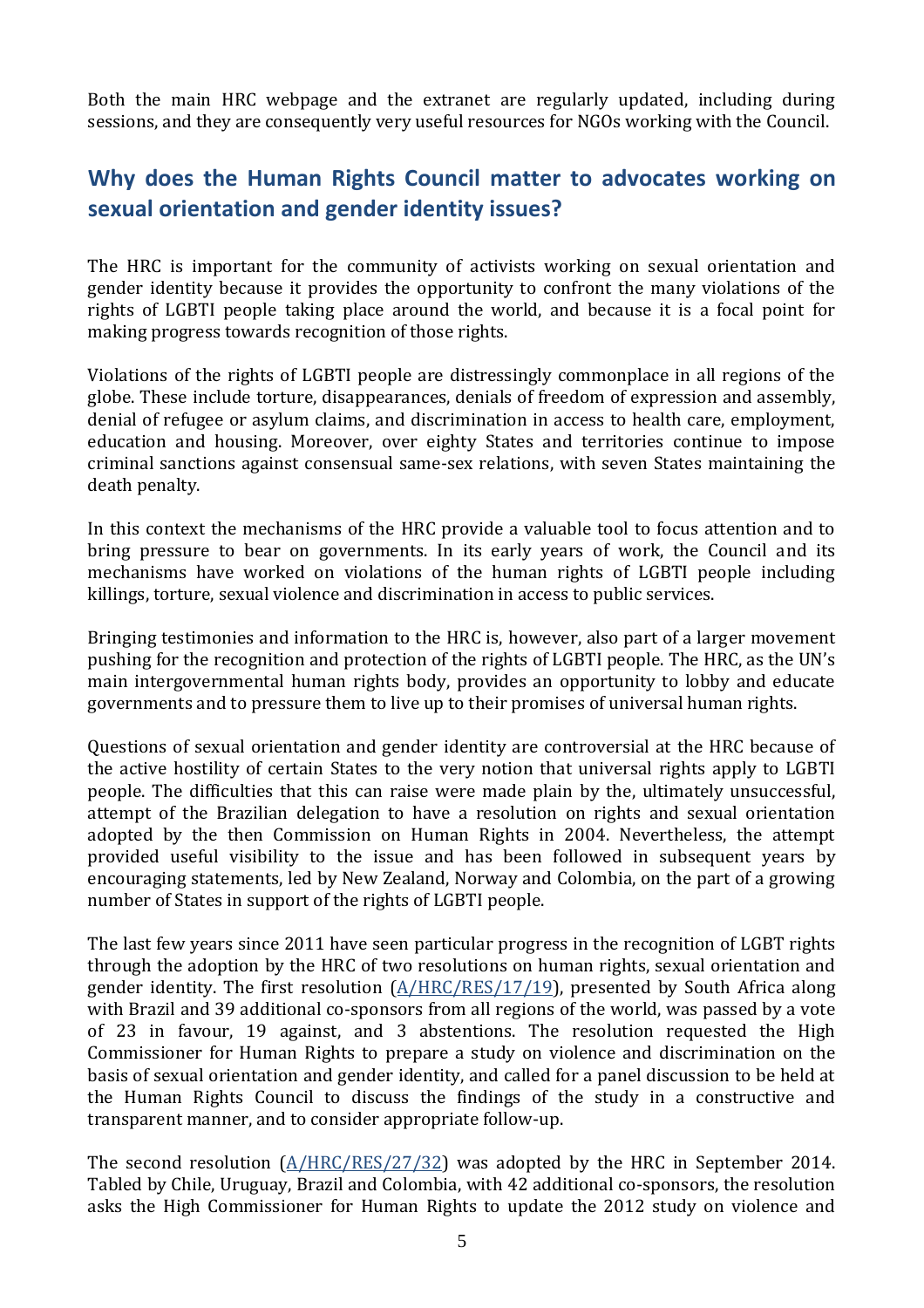discrimination on the basis of sexual orientation and gender identity (mandated by resolution 17/19), with a view to sharing good practices and ways to overcome violence and discrimination.

# **II. What are the tools of the Human Rights Council and how can NGOs use them?**

Having outlined basic information about what the Council is and what it does, this section considers the avenues available to NGOs and other advocates seeking to make use of the HRC in their work.

#### **Council sessions**

Like most organisations or forums, the best way to understand how the HRC works is to attend a session.

#### **Who can attend?**

Unfortunately, only representatives of [ECOSOC-accredited](http://www.un.org/esa/coordination/ngo/) NGOs can attend sessions of the HRC. If your NGO is not accredited, it may be that another NGO that does possess such status will accredit you for the session. It is worth noting that an increasing number of NGOs working on sexual orientation and gender identity have been granted ECOSOC status in recent years. Information on how ECOSOC-accredited NGOs can register delegates for sessions of the Council is available [here.](http://www.ohchr.org/EN/HRBodies/HRC/Pages/NgoParticipation.aspx) Organisations known to accredit LGBTI activists include ARC International, COC Netherlands, ILGA, IGLHRC, ISHR and ACSHR (ACPD).

For those unable to attend the Council sessions themselves, a [webcast](http://www.un.org/webcast/unhrc) provides live broadcast of the session in progress, as well as video archives of past HRC sessions.

#### **Is it possible to lobby delegates?**

One of the most useful things about attending the HRC is the level of access available to government representatives. Many NGOs find that they are better able to talk with their own government in Geneva than at home. Meetings with diplomats can be arranged in advance by contacting the relevant [permanent missions,](http://www.unog.ch/80256EE600582E34/(httpPages)/8CEC446B720477DA80256EF8004CB68C?OpenDocument&expand=1&count=10000) or it is possible to simply approach delegates between segments or during quiet moments of the debate. When looking for a State's delegation, note that delegates are seated in alphabetical order around the semi-circular Council chamber, though they are separated into Council members, who sit in the first three rows, and non-member States ('observers'), who occupy the outside rows.

Resolutions and decisions are the most visible product of HRC sessions. Whilst NGOs obviously cannot vote for or against a given resolution they can lobby delegates to include certain wording in a text, or encourage them to vote for or sponsor a resolution. 'Informal consultations' are also held during sessions to negotiate resolutions and hear opinions. NGOs are usually able to attend and may also be able to address the meeting at the discretion of the chair. The HRC has adopted two resolutions on sexual orientation and gender identity, focusing on discrimination and violence, and best practices respectively.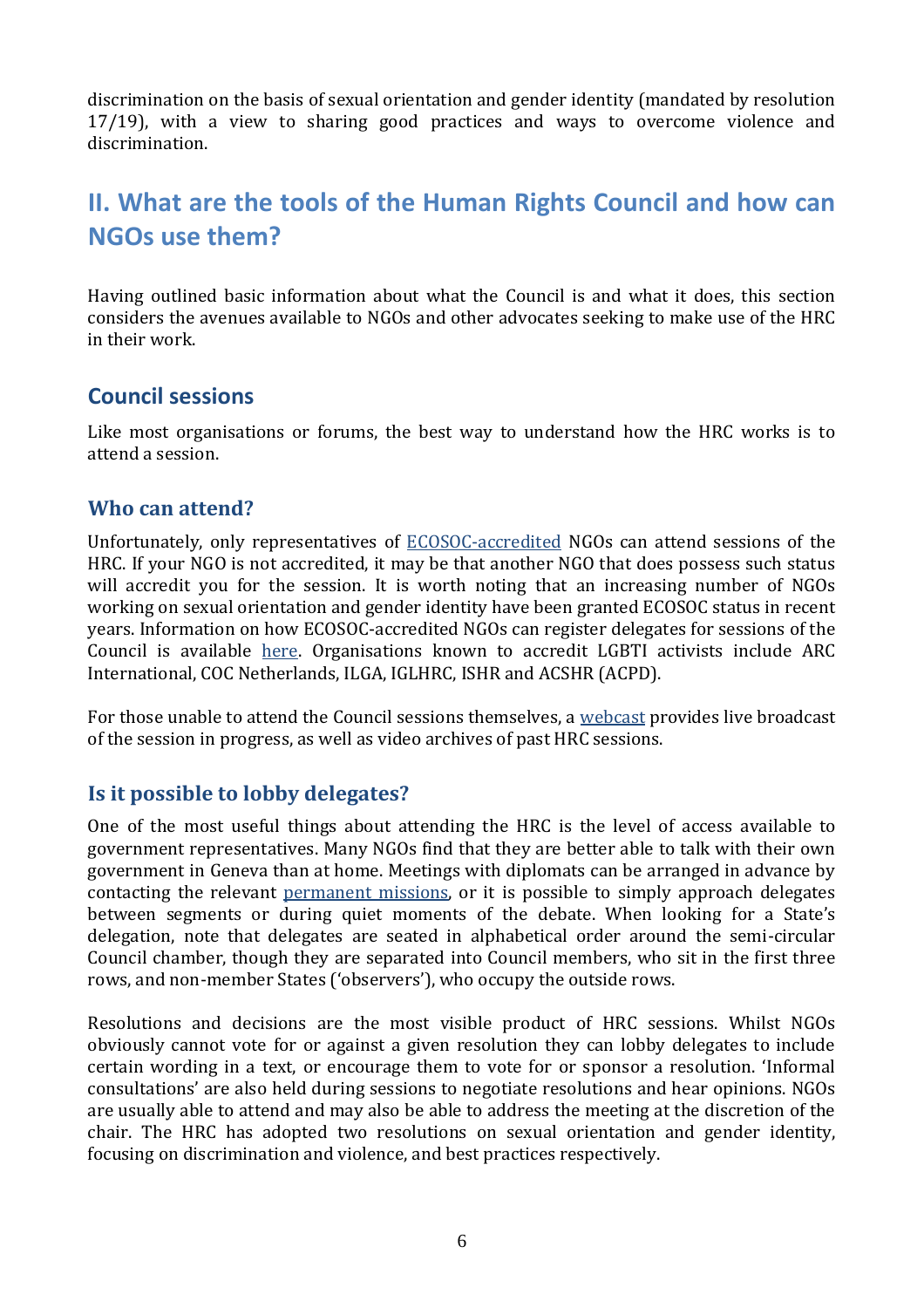It is also possible to lobby delegations to make favourable statements during the Council's debates. You could request that they address the difficulties faced in a specific country in one of the general debate segments, or that they ask a question during one of the interactive dialogues with the Council's experts. In recent years several important statements have been made in the HRC on sexual orientation and gender identity, including a joint statement made by Colombia on behalf of 85 States in March 2011. Along similar lines, in the run up to the March session, ministries of foreign affairs can be encouraged to address sexual orientation and gender identity in their addresses during the annual High Level Segment. This can provide high profile support to the issues and help to set the tone for the following session.

#### **Can NGOs address the Council?**

NGOs can submit written statements before the Council meets and can speak under all substantive agenda items.

Written submissions, which are distributed to all States by the secretariat, can only be made by ECOSOC-accredited NGOs. Information on how to make a submission is available [here.](http://www2.ohchr.org/english/bodies/hrcouncil/guidelines.htm) Non-accredited NGOs can have their statements sent in by an NGO that does have such status, and they can be associated with joint submissions as long as at least one submitting NGO is ECOSOC-accredited. Submissions normally need to be received at least two weeks before the start of a session.

Oral statements can be made, individually or jointly, by accredited NGOs at the end of debate on each agenda item. This provides an opportunity to directly address the HRC on a situation of concern or a thematic area, as well as to engage in dialogue with any of the Council's experts or the High Commissioner for Human Rights. In certain cases it is possible to make a video statement (see box on p.9)

#### **What are the practicalities of making a statement?**

When making a statement there are several things that you should keep in mind. In the first place, NGO statements are usually limited to two or three minutes, and you will be cut off by the chairperson if you speak for longer than this. Second, speakers are expected to direct their interventions to the topic under discussion and it has become increasingly common for certain States to raise objections to NGO statements that fall outside those parameters. Accordingly, discussions during dialogues with the HRC's experts, for instance, must be related to the work of the experts and their reports, while more freedom is allowed during the segments assigned for 'general debate' when any subject covered by the agenda item can be raised.

There is, moreover, limited space available for NGOs to speak on any given topic so it is important to register in advance on the list of speaker to be sure of an opportunity to speak. Registration takes place online the week preceding the Council session via an [online form.](https://ngoreg.ohchr.org/) It is important to remember that only ECOSOC accredited NGOs can register to speak.

The growing number of NGOs participating in the HRC means that there is increasing competition for speaking slots, particularly under interactive dialogues and UPR report adoptions. It is thus essential to be online the moment the web form opens (usually at 2pm the Friday before the Council opens) and to work through it as quickly as you can. A coalition of NGOs (including ARC International, COC Netherlands and ILGA) usually works together to secure key speaking slots.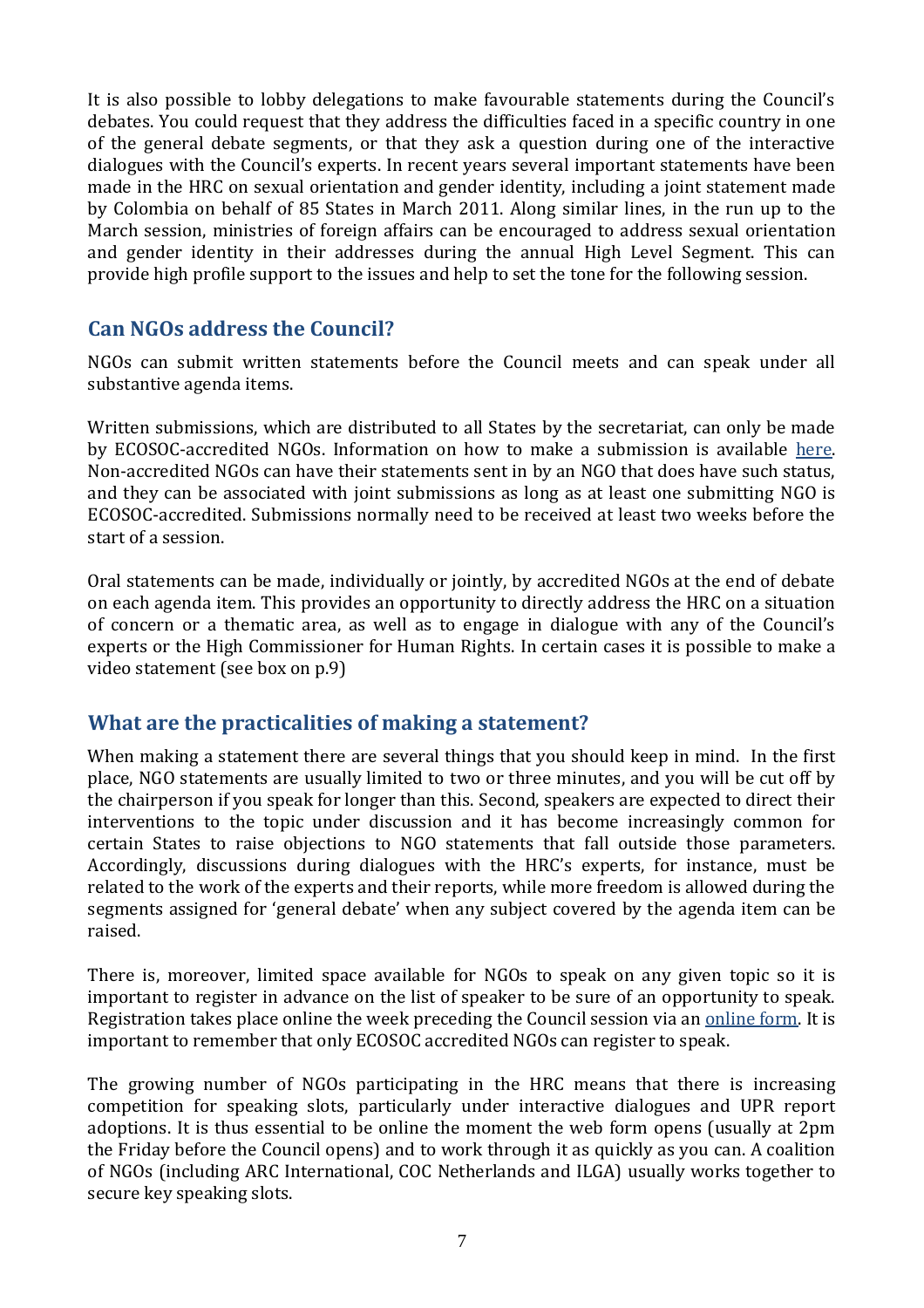#### **Video statements**

At its 19th session, the Human Rights Council adopted a decision to endorse the report of the Task Force on secretariat services, accessibility for persons with disabilities and use of information technology (A/HRC/DEC/19/119).

In order to enhance the participation of non-resident stakeholders, the Human Rights Council decided to test the feasibility of allowing a limited number of NGOs to participate in the work of the Council by submitting a video message to be played during:

1. The general segment of the Council plenary session (held in March);

2. Interactive dialogues with special procedures relating to reports on country missions (in particular for organizations that have contributed to the mission to that country);

3. Plenary adoption of universal periodic review outcomes (in particular for organizations involved in the national process or having sent contributions for the summary of stakeholder information prepared by the Office of the High Commissioner); and

4. Panels/annual discussions.

#### **Registration**

This option is open only to NGOs in consultative status with ECOSOC which do not have an office or representative in Geneva, and which do not have individuals accredited to the relevant session of the Council.

For all interventions by video message, the NGO must register on the online list of speakers. Further details are available here:

http://www.ohchr.org/EN/HRBodies/HRC/Pages/NgoParticipation.aspx

#### **What other opportunities are available during the sessions?**

Many different options are available to NGOs attending Council sessions and they will reflect the aims of each group. The following are some of the more common possibilities.

A popular way to draw attention to an issue, or to encourage discussion, is to organize a parallel event. These events vary in format but usually involve a presentation by several panellists and a question and answer session, or an interactive discussion. Other examples of such events include film screenings and the launch in 2007 of the *[Yogyakarta Principles on the](http://www.yogyakartaprinciples.org/)  [Application of International Human Rights Law in Relation to Sexual Orientation and Gender](http://www.yogyakartaprinciples.org/)  [Identity.](http://www.yogyakartaprinciples.org/)* Such events can be sponsored by one or more NGOs, and it is also sometimes possible to have governments or UN agencies take part. It is a good idea to advertise your event in advance, as there are usually several occurring simultaneously, and to choose a time that doesn't conflict with plenary debates of interest or relevance. General information about organising parallel events is available [here](http://www.ohchr.org/EN/HRBodies/HRC/Pages/NgoParticipation.aspx) and an [online form](http://www.surveymonkey.com/s/ZHKWFZN) to book rooms is opened in the run-up to each session.

NGOs can also distribute press releases to members of the media and there is a press room to enable such distribution. It is also possible to organize press briefings by getting in touch with the UN press association in the main UN building. It is possible to make documents and materials available to delegates on a designated space outside of the Council chamber itself. It is not permitted to do so inside the room.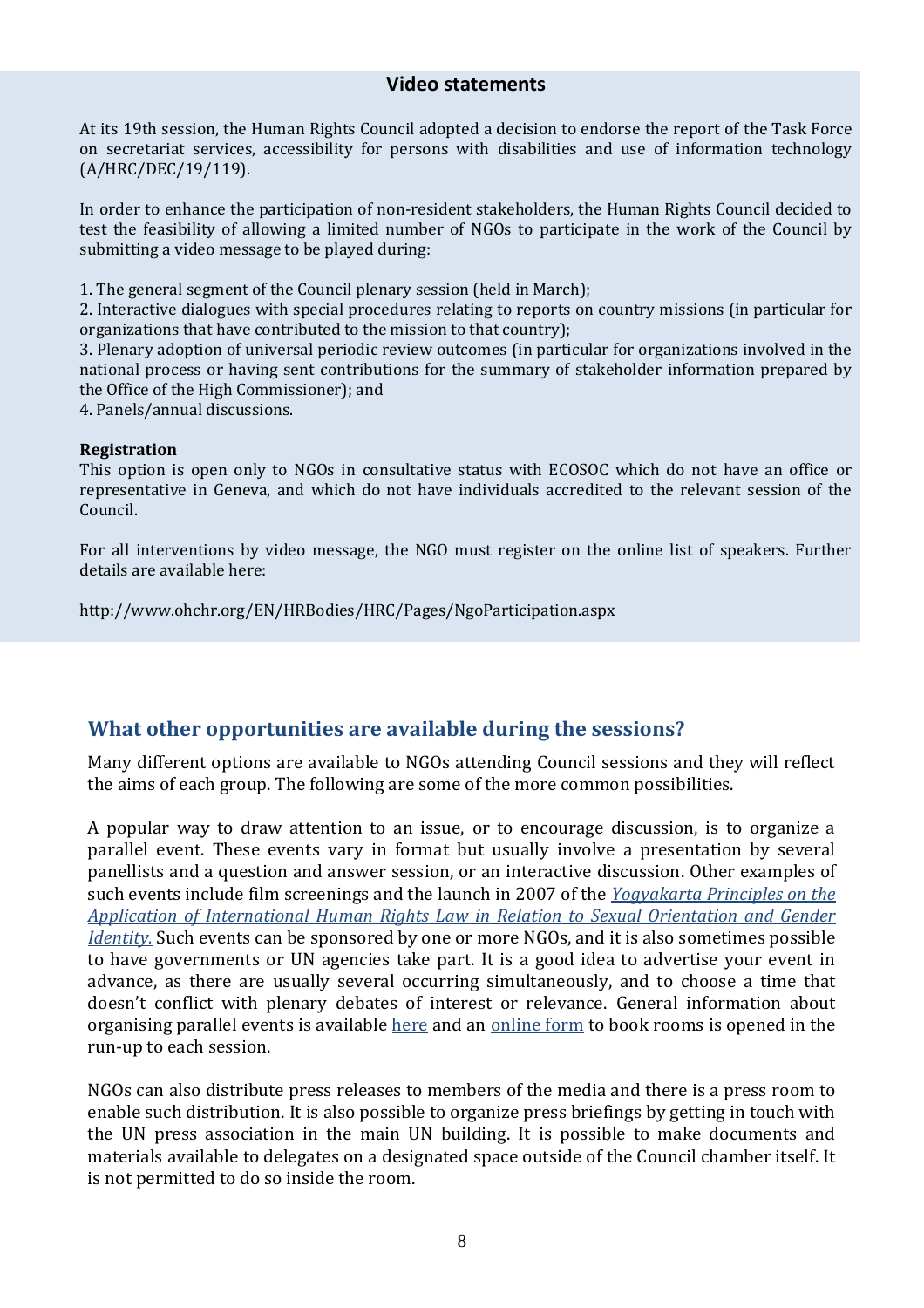#### **Special sessions**

In addition to the main sessions of the HRC, the Council also has the capacity to call special session to deal with particularly urgent or serious situations. The support of one-third of the Council's membership is required to call such a session. For the most part these sessions deal with emergencies in specific places such as those that took place more recently on Iraq or Syria, but it is notable that May 2008 saw the first thematic special session called to address the global food crisis.

NGOs can attend these sessions by registering with the secretariat as for a regular session of the HRC. They can also lobby their government to call for a special session to deal with a specific situation or urgent thematic topic, or pressure them to support an existing move to hold a session.

#### **Complaints procedure**

The HRC complaints procedure (what was known as the "1503 Procedure") allows the Council to respond to information provided by victims and NGOs in order to address situations of large-scale violations of human rights.

#### **Who can submit complaints?**

Victims of human rights violations, or those with first hand knowledge, can submit complaints. NGOs can also do so provided their information is reliable and they are able to provide adequate evidence.

#### **What are the criteria for submitting complaints?**

Unfortunately, violations can only be considered by the HRC complaints procedure once domestic remedies have been exhausted. This means that you must have already attempted to use domestic courts or other mechanisms to resolve your case. It is possible, however, to ignore this requirement in situations where domestic remedies are either insufficient or would take a long time to be accessed.

Complaints will also be rejected if they are a simultaneously being considered by another international or regional human rights mechanism (such as the Inter-American Court of Human Rights, or one of the treaty bodies).

#### **What is the process?**

Once complaints are received a four-stage process follows.

**Initial screening** – at the first stage, complaints and allegations are screened by the OHCHR secretariat and the chairperson of the Working Group on communications (see below) to see if they meet the basic admissibility criteria. In particular, complaints that are manifestly illfounded or anonymous are rejected. All other complaints are submitted to the government of the State in question for a response.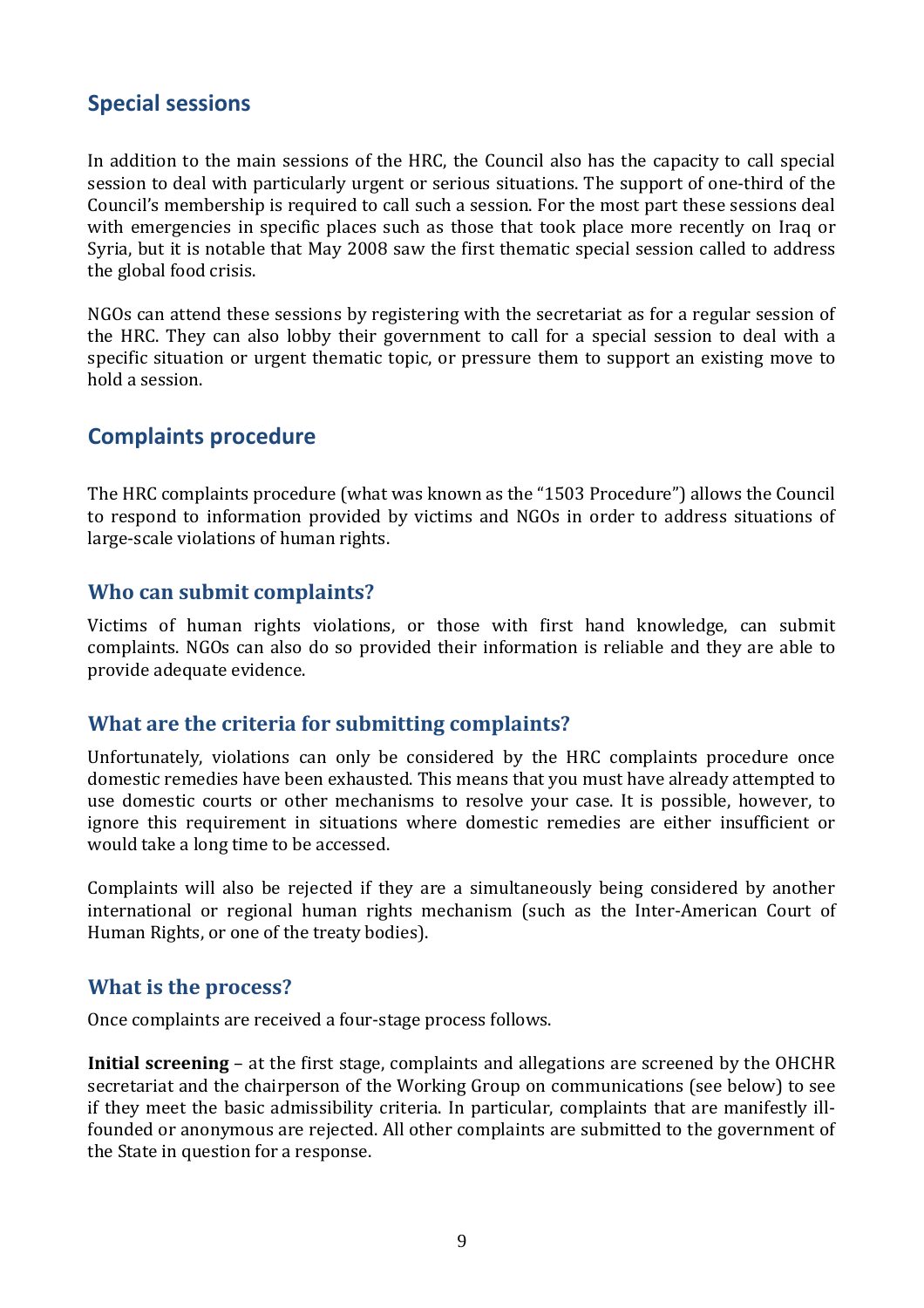**Working Group on communications** – the Working Group is composed of five members of the HRC's Advisory Committee (see below) who are elected to serve for three years. They meet twice a year to consider all communications and any government response. They bring any information suggesting a pattern of gross and reliably attested violations to the attention of the Working Group on Situations and can make recommendations about responses.

**Working Group on situations** – the Working Group is composed of five state representatives, one from each UN region. They serve for one year. They consider the communications and recommendations of the Working Group on communications, as well as any situations still under consideration from the previous year, and decide whether to forward case to the HRC, to ask for more information or to dismiss the case. If they forward a situation to the HRC then they usually include a draft resolution / decision as a recommendation about action to be taken.

**Human Rights Council** – the HRC dedicates at least one meeting each year to consideration of the files of communications received and recommendations made. These meetings are in closed session and NGOs are therefore unable to attend. They are usually held during the March and September sessions. Normally the representatives of States being considered make a statement and answer questions on the situation, and then the Council makes a decision on what action to take. The HRC can decide to keep a situation under consideration and request further information, to appoint an independent expert to investigate the situation, to discuss the situation in a public meeting of the Council or to discontinue consideration of the situation.

#### **Which aspects of the process are confidential?**

The process is intended to be confidential. Accordingly, the meetings of the HRC and the Working Groups are private, and the documented complaints are not made public. Nevertheless, individuals or groups that submit complaints should be informed when their complaint is received, if it to be considered by the Working Group on Situations, and then once there is an outcome to the process. They should also be informed if the complaint is found to be inadmissible.

The HRC's consideration of situations brought to its attention is private unless they decide to have a public debate on the situation. In the past it has been the practice of the President of the body to announce in a public meeting the names of the countries examined and those of countries no longer dealt with under the procedure.

#### **What about the names of victims and authors of communications?**

It is necessary to include the names of victims and authors of communications in any complaint since anonymous communications are not considered. It is possible, however, to request that those names not be transmitted to the State concerned.

#### **What needs including in a communication?**

Communications should not be overly long (10-15 pages maximum). The following information should be included with complaints:

• Identification of the person(s) or organization(s) submitting the communication (this information will be kept confidential, if requested).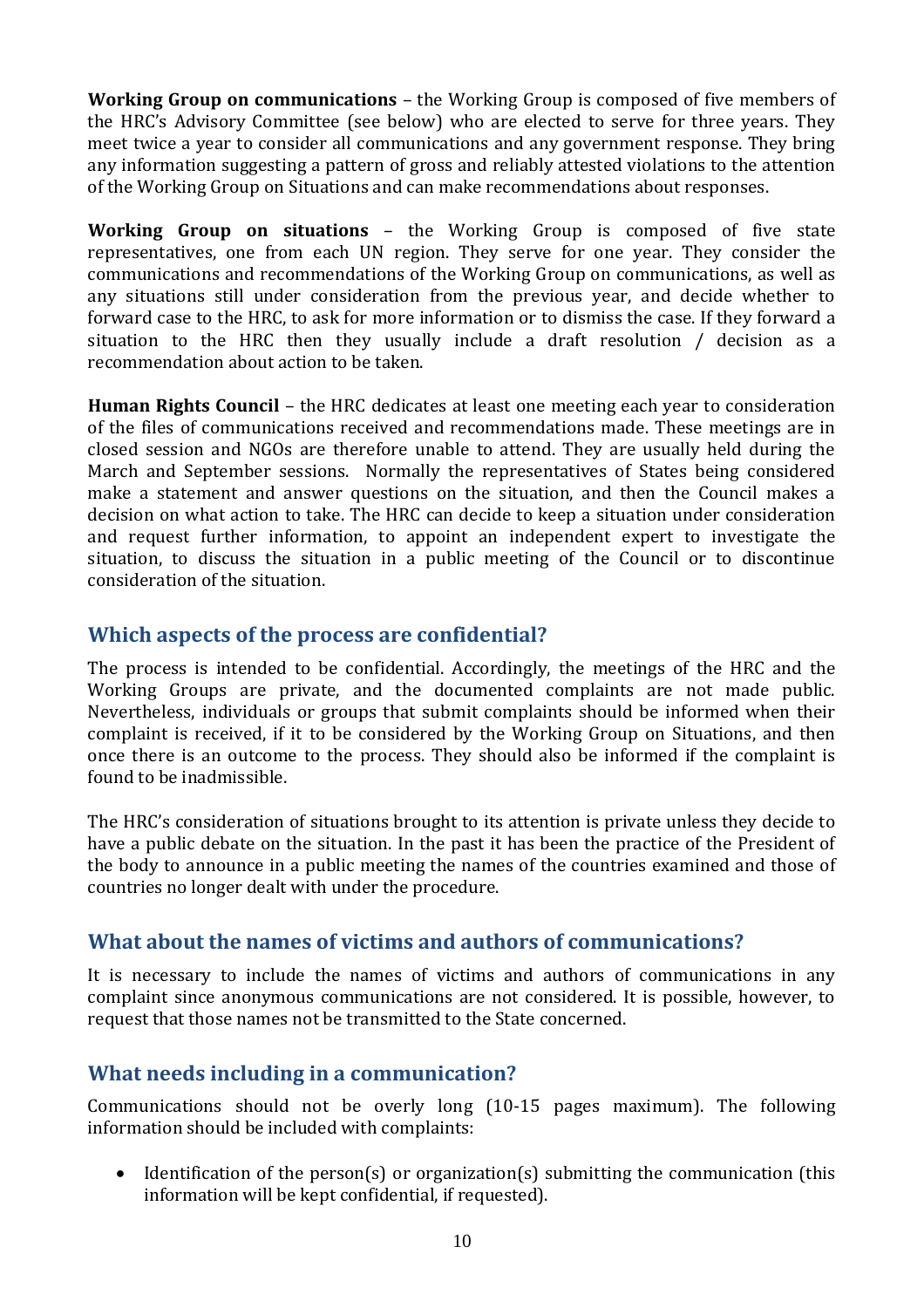- Description of the relevant facts in as much detail as possible, providing names of alleged victims, dates, locations and other evidence;
- Purpose of the complaint and the rights allegedly violated, based on the Universal Declaration of Human Rights;
- Explanation of how the case may reveal a widespread pattern of human rights violations rather than individual violations. There must be reasonable grounds for inferring from the material that the alleged pattern of gross human rights violations exists;
- Details of how domestic remedies have been exhausted, or explanation of how such remedies would be ineffective or unreasonably prolonged.

#### **When should complaints be submitted?**

Complaints can be submitted at any time, but they should be submitted twelve weeks before any session of Working Group on Communications if they are to be considered at that session.

#### **How to submit communications?**

Please fill out the **complaint procedure form** if you consider that your communication meets the abovementioned criteria.

#### **Where should communications be sent?**

Communications intended for handling under the Human Rights Council complaint procedure may be addressed to:

> Complaint Procedure Unit Human Rights Council Branch Office of the United Nations High Commissioner for Human Rights United Nations Office at Geneva 1211 Geneva 10 Switzerland

> > Fax: +41 (0)22 917 90 11 E-mail: [CP@ohchr.org](mailto:CP@ohchr.org)

#### **How long does the process take?**

The time taken from submission of complaint to outcome varies hugely because of the scheduling of the various stages of the process, and because of the fact that complaints are considered as part of a wider situation of violations. The Council aims to have an upper time limit of two years for any complaint received.

#### **Universal Periodic Review**

The most significant innovation in the transformation of the Commission on Human Rights to the HRC was the establishment of the Universal Period Review (UPR). The UPR is a mechanism by which the Council reviews the human rights record of every country in the world over a four-and-a-half yearly cycle, and it began operating in April 2008. The universal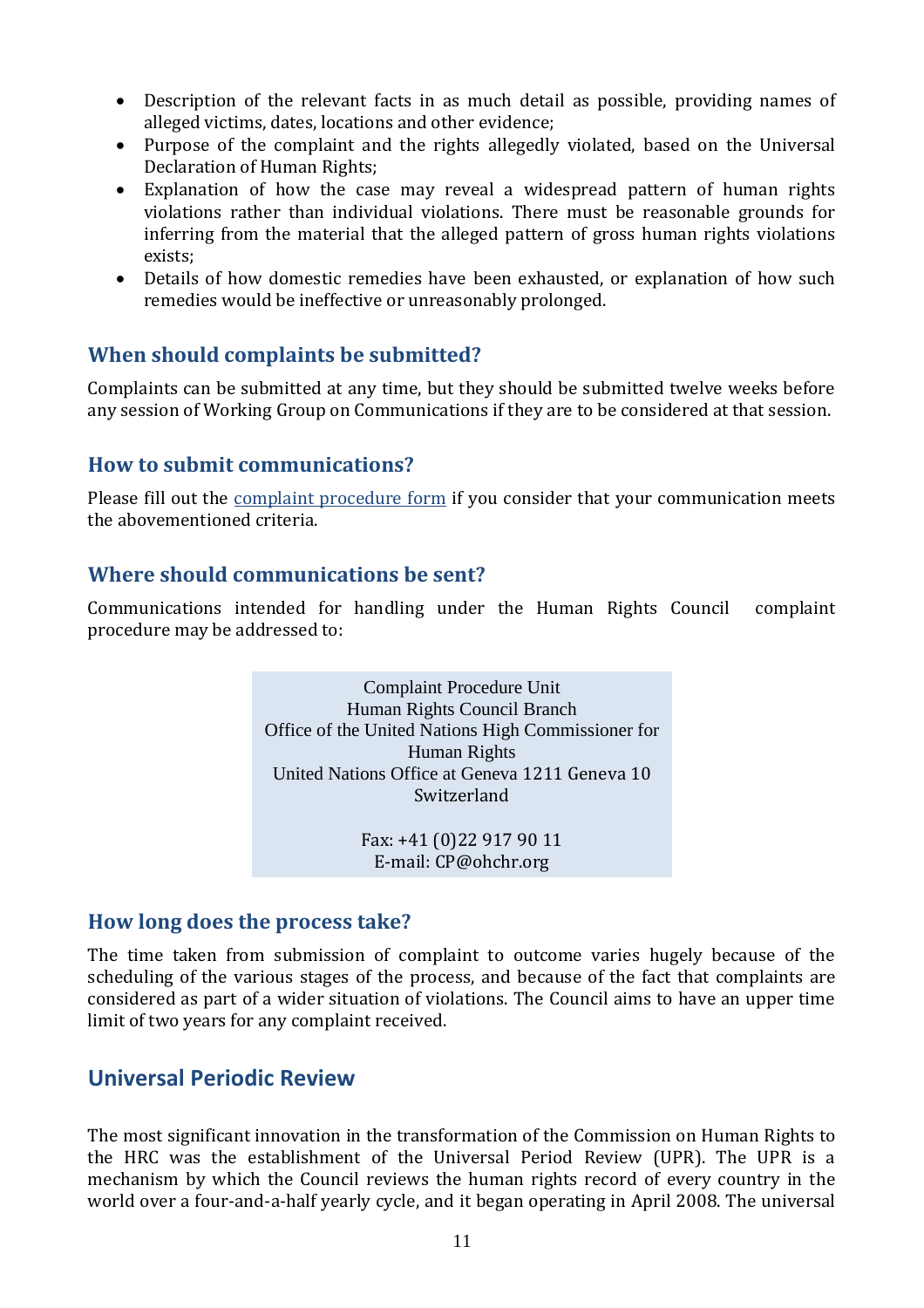quality of this review is an important innovation as all previous reviews have only considered the situations in countries that have signed international human rights treaties. Consequently, the UPR provides an opportunity for NGOs from all countries to submit information on the situation in the country, to lobby governments and to strengthen existing work. In its early operation the UPR has proved a useful, and sometimes controversial, forum for debate about sexual orientation and gender identity.

ARC International has produced [a guide](http://arc-international.net/strengthening-capacity/facilitation-and-training) outlining the UPR mechanism in detail and explaining how NGOs and other advocates can make use of it.

# **Special Procedures**

The Special Procedures is the collective term used for the group of independent human rights experts appointed by the Human Rights Council to report on the human rights situation in specific countries (including Sudan, Liberia, and Cambodia), or on the realization of a given right around the world (such as freedom of expression or the right to education). They are mostly individuals, titled Special Rapporteur, Independent Expert or Special Representative, but some of the Procedures are also Working Groups typically comprising five members, one from each UN region. They also play a key role in communicating with governments about allegations of human rights abuses covered by their mandates and are therefore vital tools for NGOs and victims. Several of the experts have also paid a considerable amount of attention to the particular situation of LGBTI people and provided support to groups working to protect their rights.

As with the UPR, ARC International has produced [a guide](http://arc-international.net/strengthening-capacity/facilitation-and-training) explaining the work of the Special Procedures and the ways in which NGOs can work with them.

# **Advisory Committee**

The [Advisory Committee](http://www2.ohchr.org/english/bodies/hrcouncil/advisorycommittee.htm) is a group of human rights experts elected by the HRC to provide studies and research-based advice. It is composed of eighteen experts who serve for terms of three years. The Committee replaced the Sub-Commission on the Promotion and Protection of Human Rights which provided similar support to the Commission on Human Rights. The Committee has no decision-making powers and only conducts studies at the request of the Council. In the past the body has played a role in researching new human rights concepts and standards. Usually one or two of its experts are chosen to draft a report or research a specific subject. One report of relevance was the [2013 study on traditional values.](http://arc-international.net/global-advocacy/human-rights-council/hrc-advisory-committee)

NGOs can involve themselves in the work of the Committee by attending its sessions, addressing the experts, organizing parallel events and providing input for its research. Information on how to do so is available [here,](http://www2.ohchr.org/english/bodies/hrcouncil/advisorycommittee/ngo_participation.htm) and questions or requests can be directed to [hrcadvisorycommittee@ohchr.org.](mailto:hrcadvisorycommittee@ohchr.org)

# **Other subsidiary bodies**

In addition to those already mentioned, the HRC has a number of subsidiary bodies which deal with the rights of specific groups or with progress on certain thematic areas. As they are not of particular relevance for NGOs working on sexual orientation and gender identity they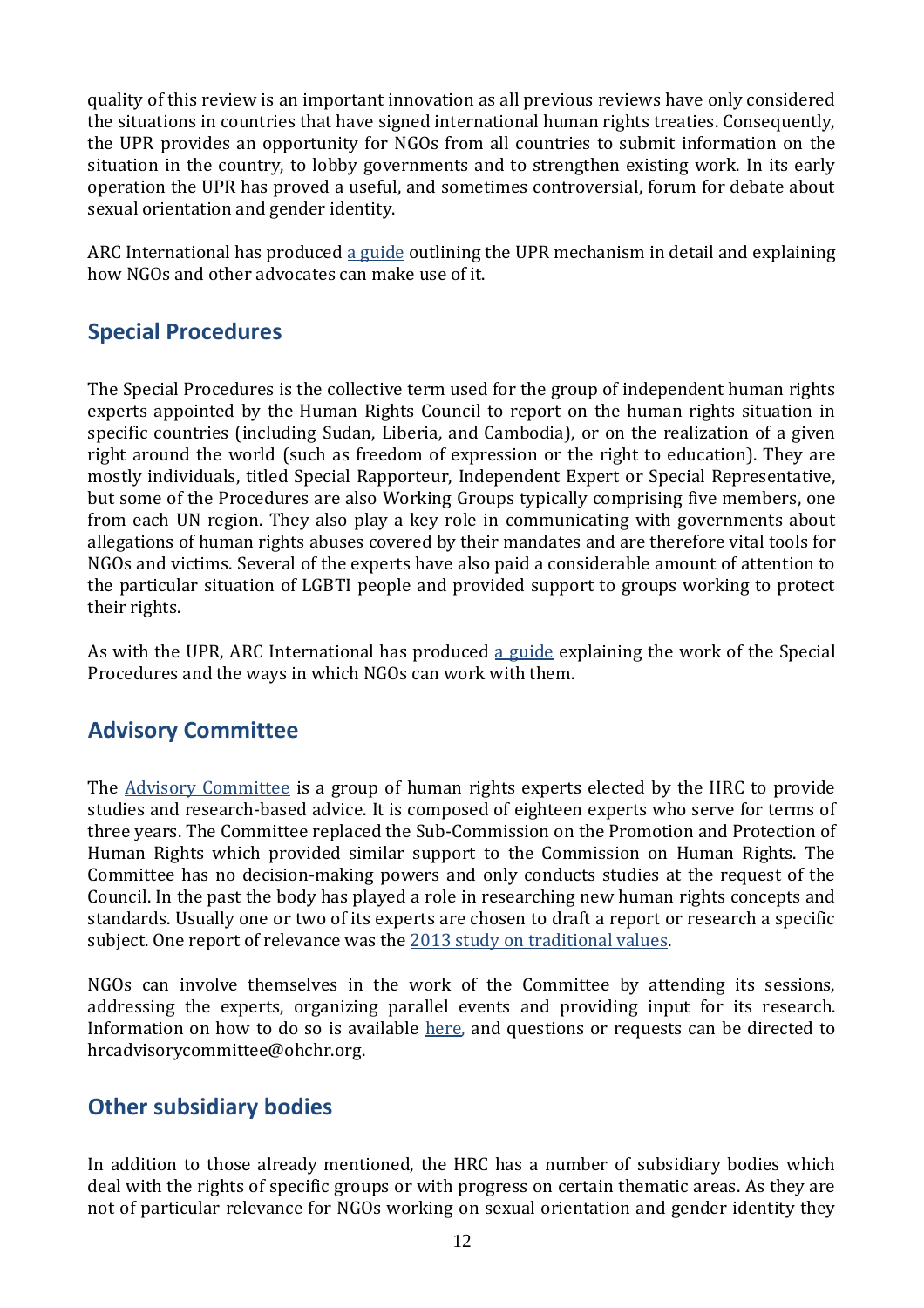are not discussed in much detail here but more information is available by following the respective links.

**[The Expert Mechanism on the Rights of Indigenous Peoples](http://www2.ohchr.org/english/issues/indigenous/ExpertMechanism/index.htm)** is a body of five experts who provide advice and recommendations to the HRC on the rights of indigenous people.

**[The Forum on Minority Issues](http://www.ohchr.org/EN/HRBodies/HRC/Minority/Pages/ForumIndex.aspx)** is an annual meeting for experts and activists working on minority issues to promote dialogue on minority rights and to provide input to the HRC and its expert working on the issue.

**[The Social Forum](http://www.ohchr.org/EN/Issues/Poverty/SForum/Pages/SForumIndex.aspx)** is an annual opportunity for various stakeholders, including grass-roots organizations, to interact with the UN human rights machinery on issues of globalization and their impact on economic, social and cultural rights.

**[The Working Group on the Right to Development](http://www.ohchr.org/EN/Issues/Development/Pages/WGRightToDevelopment.aspx)** reviews progress made on the right to development and submits reports to the HRC.

**[The Intergovernmental Working Group on the Effective Implementation of the Durban](http://www.ohchr.org/EN/Issues/Racism/IntergovWG/Pages/IWGIndex.aspx)  [Declaration and Programme of Action](http://www.ohchr.org/EN/Issues/Racism/IntergovWG/Pages/IWGIndex.aspx)** work with other bodies to follow-up on the 201 World Conference Against Racism.

Most of these mechanisms provide for NGO participation or input, often more generously than the HRC itself. Information about how to attend sessions or provide input is available on the respective web pages. More information about subsidiary bodies can be found [here.](http://www2.ohchr.org/english/bodies/chr/workinggroups.htm)

### **Human Rights Council elections**

A final way for NGOs and others to influence the work of the HRC in protecting human rights is to seek to influence the make-up of the Council itself by campaigning against the election of human rights-abusing States. Over the years the candidacies of Belarus, Sri Lanka and Iran have been defeated in part because of efforts by coalitions of NGOs.

You might also want to urge your government to include commitments about, for example, non-discrimination legislation in their pledges made when running for membership of the Council, or use membership as a lever to demand higher human rights performance.

The HRC elections are held in New York, usually in October. Information about previous and upcoming elections can be found [here.](http://www.ohchr.org/EN/HRBodies/HRC/Pages/HRCElections.aspx)

# **A final word**

We hope that this guide is useful in explaining the work of the Human Rights Council and outlining how NGOs and other advocates can engage with the its mechanisms. Though we have tried to be as up to date as possible it is inevitable that, over time, working methods and procedures will change. Please let us know if you find any of the information to be out of date, or if you have any other comments about how to improve the guide.

Links to key documents and websites can be found on the final page of this guide.